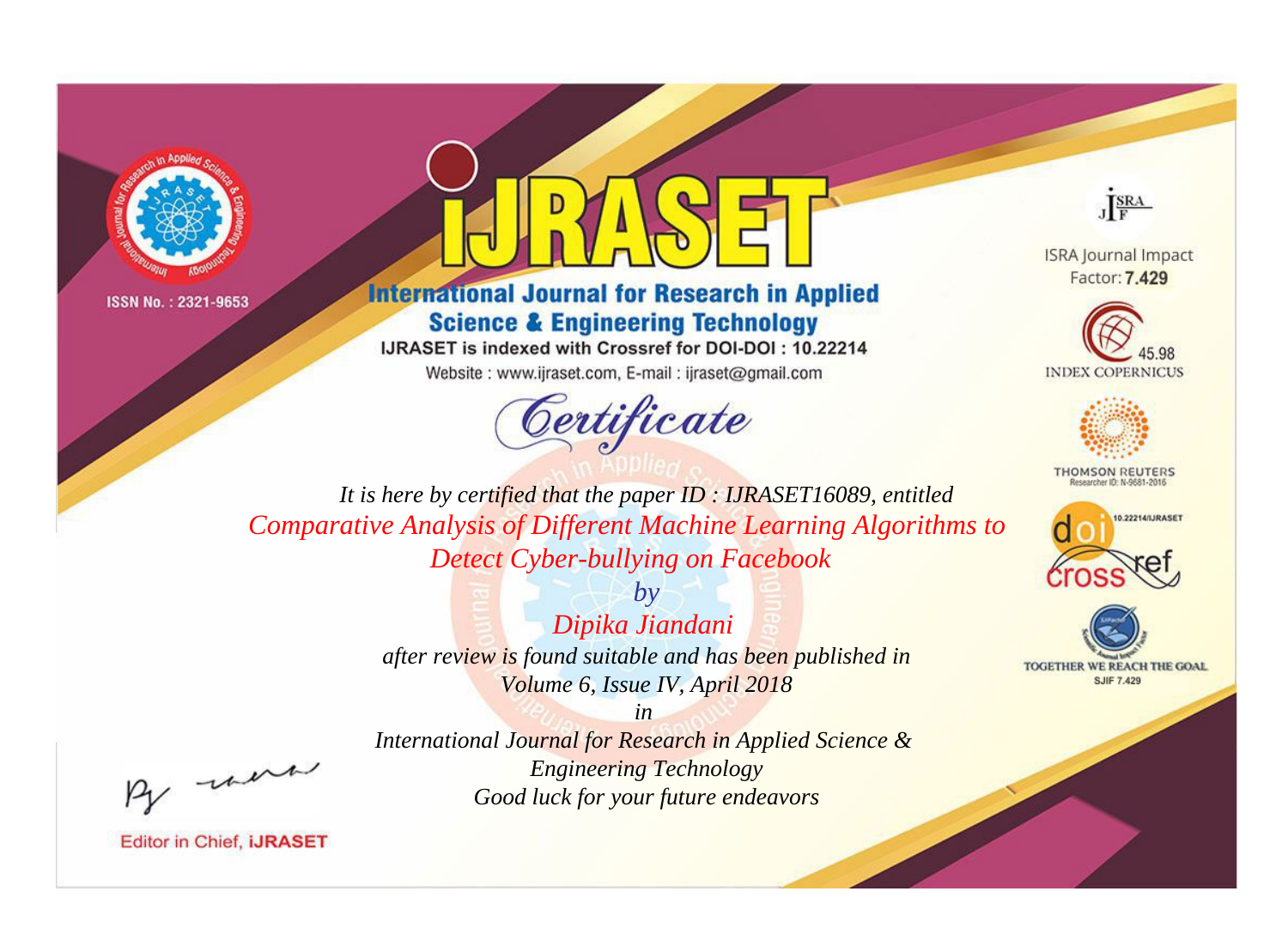



**International Journal for Research in Applied Science & Engineering Technology** 

IJRASET is indexed with Crossref for DOI-DOI: 10.22214

Website: www.ijraset.com, E-mail: ijraset@gmail.com



JERA

**ISRA Journal Impact** Factor: 7.429





**THOMSON REUTERS** 



TOGETHER WE REACH THE GOAL **SJIF 7.429** 

It is here by certified that the paper ID: IJRASET16089, entitled Comparative Analysis of Different Machine Learning Algorithms to **Detect Cyber-bullying on Facebook** 

> $b\nu$ Riddhi Karkera after review is found suitable and has been published in Volume 6, Issue IV, April 2018

were

International Journal for Research in Applied Science & **Engineering Technology** Good luck for your future endeavors

 $in$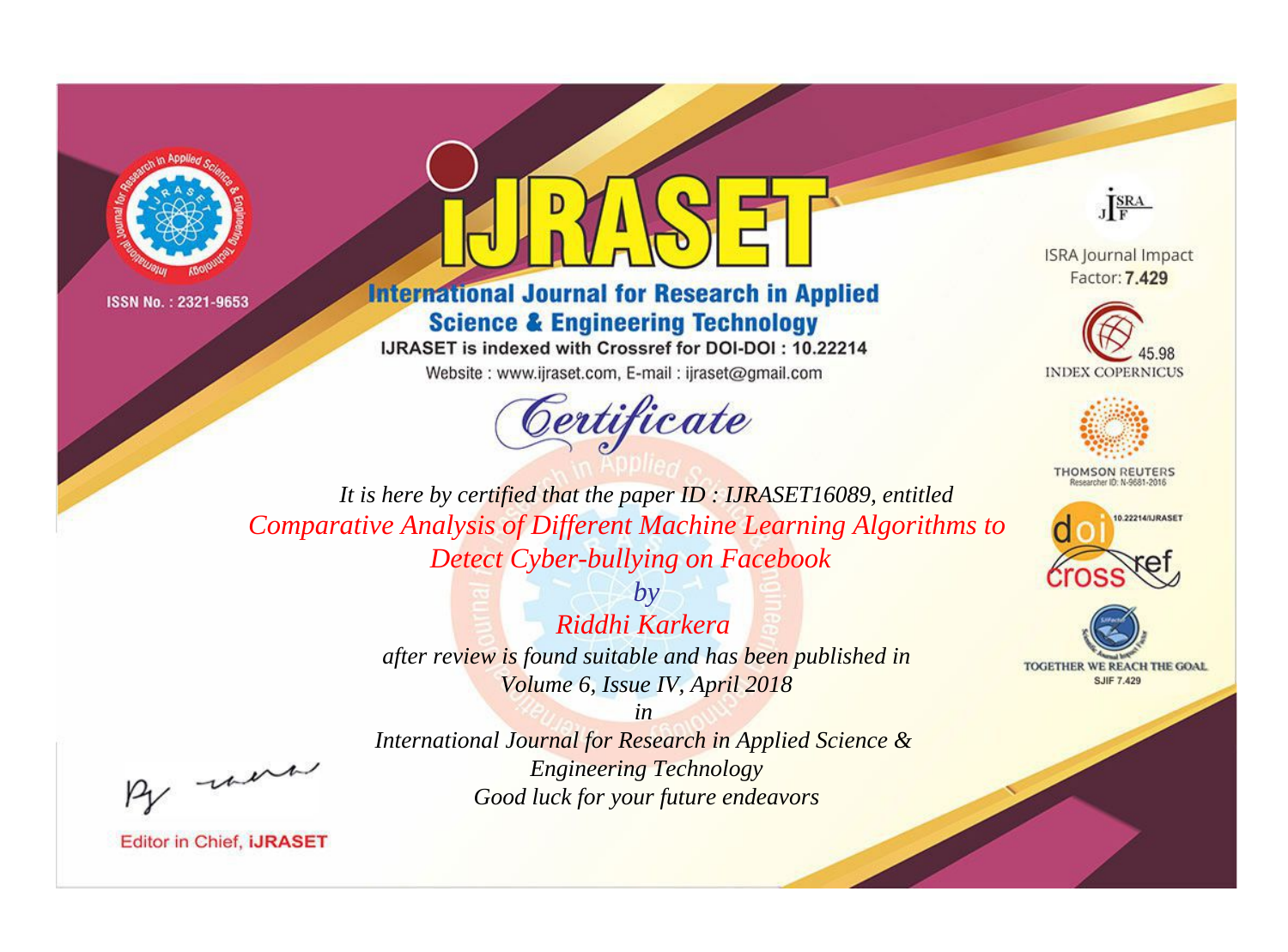



**International Journal for Research in Applied Science & Engineering Technology** 

IJRASET is indexed with Crossref for DOI-DOI: 10.22214

Website: www.ijraset.com, E-mail: ijraset@gmail.com



JERA

**ISRA Journal Impact** Factor: 7.429





**THOMSON REUTERS** 



TOGETHER WE REACH THE GOAL **SJIF 7.429** 

It is here by certified that the paper ID: IJRASET16089, entitled Comparative Analysis of Different Machine Learning Algorithms to **Detect Cyber-bullying on Facebook** 

> $b\nu$ Megha Manglani after review is found suitable and has been published in Volume 6, Issue IV, April 2018

were

International Journal for Research in Applied Science & **Engineering Technology** Good luck for your future endeavors

 $in$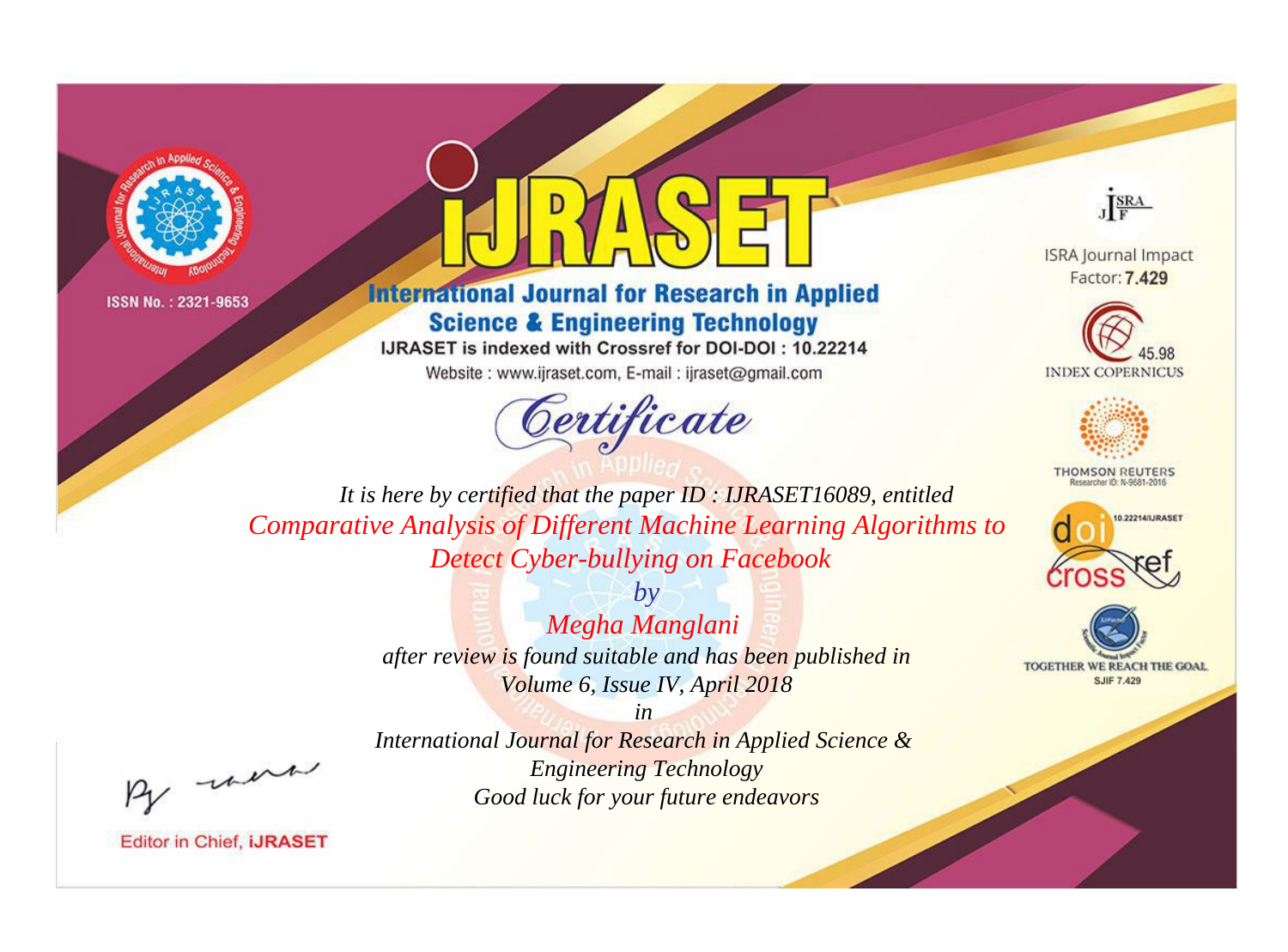



**International Journal for Research in Applied Science & Engineering Technology** 

IJRASET is indexed with Crossref for DOI-DOI: 10.22214

Website: www.ijraset.com, E-mail: ijraset@gmail.com



JERA

**ISRA Journal Impact** Factor: 7.429





**THOMSON REUTERS** 



TOGETHER WE REACH THE GOAL **SJIF 7.429** 

It is here by certified that the paper ID: IJRASET16089, entitled Comparative Analysis of Different Machine Learning Algorithms to **Detect Cyber-bullying on Facebook** 

> Mohit Ahuja after review is found suitable and has been published in Volume 6, Issue IV, April 2018

 $b\nu$ 

were

International Journal for Research in Applied Science & **Engineering Technology** Good luck for your future endeavors

 $in$